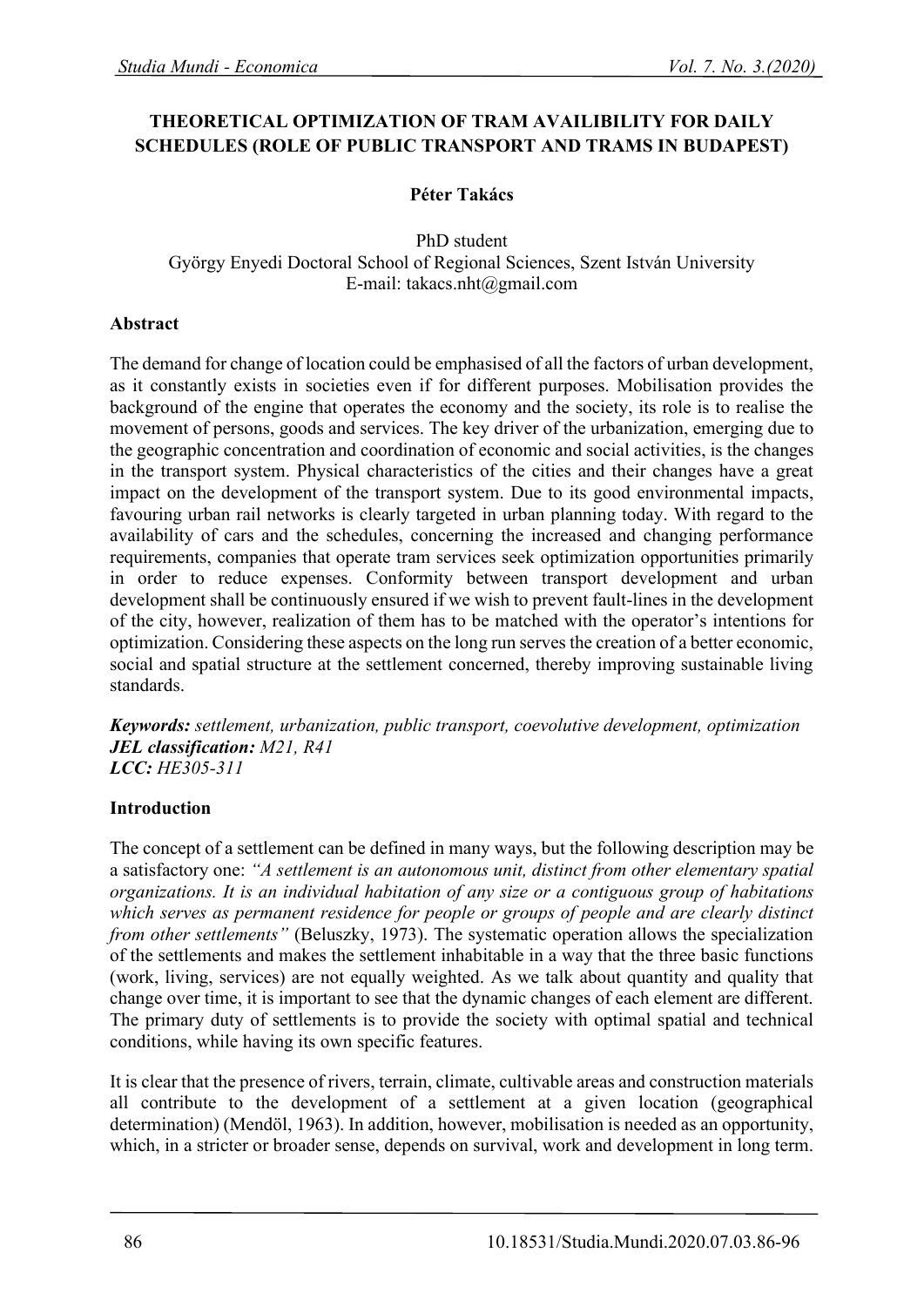The development orientations of cities and transport are already well established, but the continuous examination of their correlations is an essential task.

When researching the main correlations, it is first necessary to determine what the main transport issues and tasks of modern days are. What are the main goals regarding the satisfaction of the demand for change of location, and do customers have any specific expectations? How transport can be interpreted as an extended system, including the main components of society and technology, and what other dimensions affect its development? What is the relationship between urbanization and transport, given that cities are currently in a phase of growth? How do expectations for transport services change as cities keep transforming while ensuring sustainability? The transport structure of modern cities (including Budapest) is based on their spinal network (typically rail-bound), to which, as feeder lines, additional elements (bus) are attached. The operation of the increasingly extensive tram and metro networks include a number of optimization opportunities and dimensional changes that evolve over time. In this study I carry out a theoretical optimization analysis from the operator's view point, aiming sustainability and cost reduction.

## **Modern day transport issues tasks**

Since societies at the end of the last century were characterized by a spatial separation between home and work, it implies a demand for change of location. Depending on the size of the city, such change of location can be distinguished as intra-city or inter-cities, depending on the employment structure of the population. The primary goal for smaller towns with lower population is to provide access to services that are not available locally, while in the cities you need to count with a demand for local, in-town transportation in everyday life. A special type of the demands for change of location is commuting for work purposes from residential areas to industrial suburbs and commuter traffic between the settlements in the urbanization. Today, about 30% of the Hungarian population of working age are commuters. The development of telecommunications and the growth of the service sector together have created and now provide the conditions for work-from-home; however, this is typical of economically better-developed countries at present. A relief on the transportation infrastructure, which is not designed for such a load, and reducing the number of traffic jams may clearly result in improving the everyday living conditions of the society. Ideally, the development / change of transport takes place before or simultaneously with the economic changes in the environment, in which case it does become the real engine, a catalyst for such processes. However, poorly determined development goals that ignore social tendencies and inappropriately distributed sources can become an obstacle for the development processes of a city. Reaching higher standards is ultimately about promoting economic development and balancing territorial disparities. Its development may result in substantial regional development, as its contribution to GDP is also significant (Balázs Mór Terv, 2014).

However, significant costs are implied in the construction and operation of transport systems, which occur at community level and are only partially offset. Often, the circumstances for upgrading technical conditions are inadequate and, as a solution, continued operation is inevitable. However, operation of assets beyond their useful lifespan (Fiáth et al, 2016) is often identified as a hindering effect for economic development as it may generate significant additional expenses. In Hungary, life expectancy of the assets in the transport sector compared to other economic sectors is high; therefore, transport interventions determine the spatial structure, economic characteristics and development potential of the affected territorial unit for a long term. The grounds of development imply a strong emphasis on the government's expectation that the transport system should not slow down economic growth. It is therefore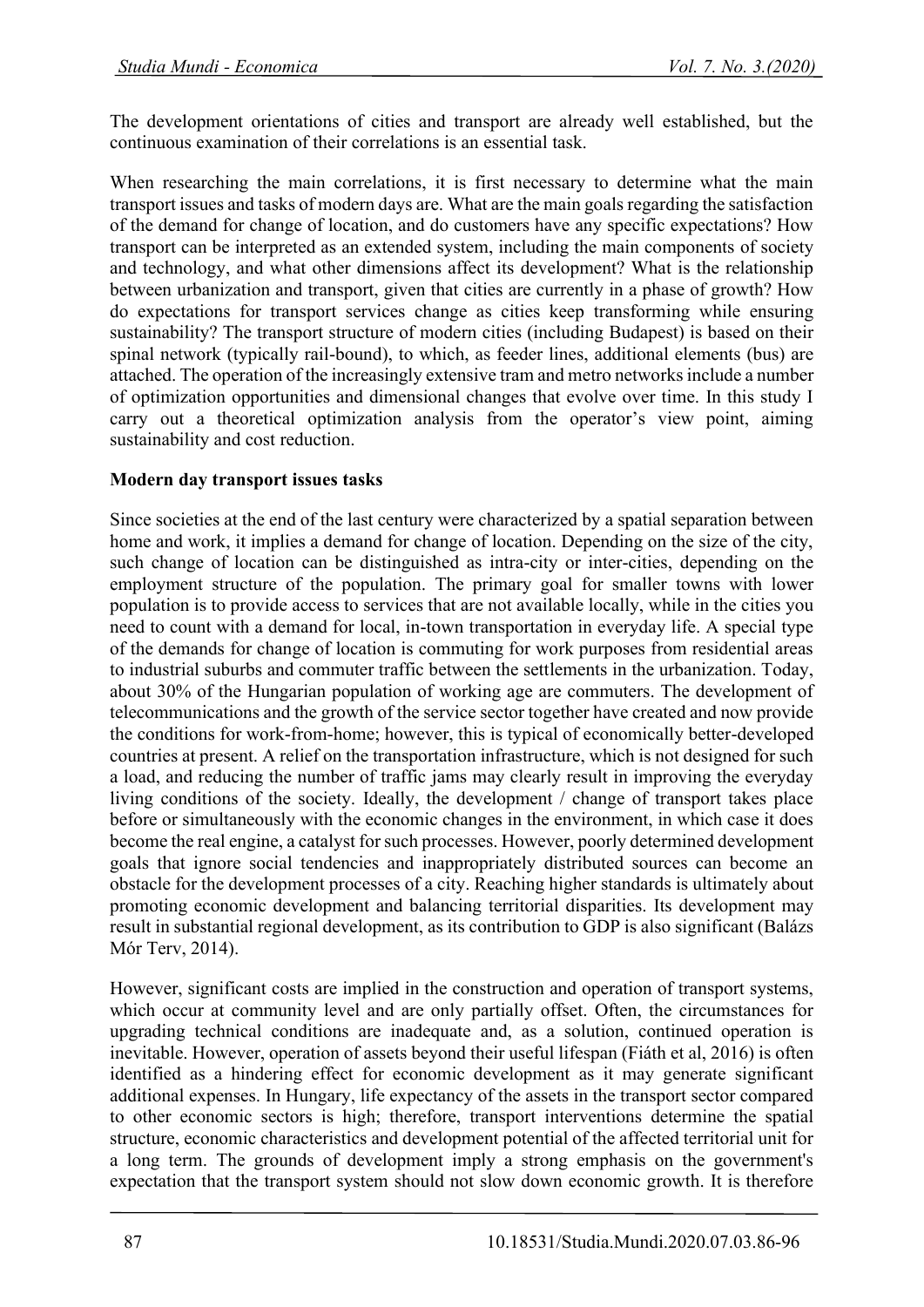particularly important that transport development objectives should be clearly defined, serve strategic purposes and be well prepared and well founded. The European Union preparatory and decision-making bodies have also recognized this correlation between life standard in cities and the development of the transport system, and have therefore encouraged the spread of sustainable urban mobility plans (Fehér Könyv, 2007-2020). Their purpose is to make more efficient and sustainable use of existing transport infrastructures and to render the quality of the provided services attractive, thereby reducing the environmental impact of the transport system and ultimately improving the quality of life in the area (Nemecz, 2018).

Today, you can still say that the basic operation of a city requires providing available options for motion by creating and operating an appropriately operating transport network that covers the entire city (Figure 1).



**Figure 1: The transport network of Budapest**

## *Source: Budapest.hu, 2016.*

## **Correlation between urbanization and transportation**

The consistent finding of national and international literature on urbanization and growth (Bertinelli-Black, 2004) states that there is a coevolutive link between urbanization and transport development. Changes in the transport system (Duranton-Turner, 2012) are the main driving force behind urbanization following the geographical concentration of economic activity, which is greatly influenced by the physical characteristics of cities and their changes. In this sense, not only does the development of the transport system have a significant impact on the geographical concentration of human activities, the structure of built environment, the growth of urban population, the development of the modes of transport has not only facilitated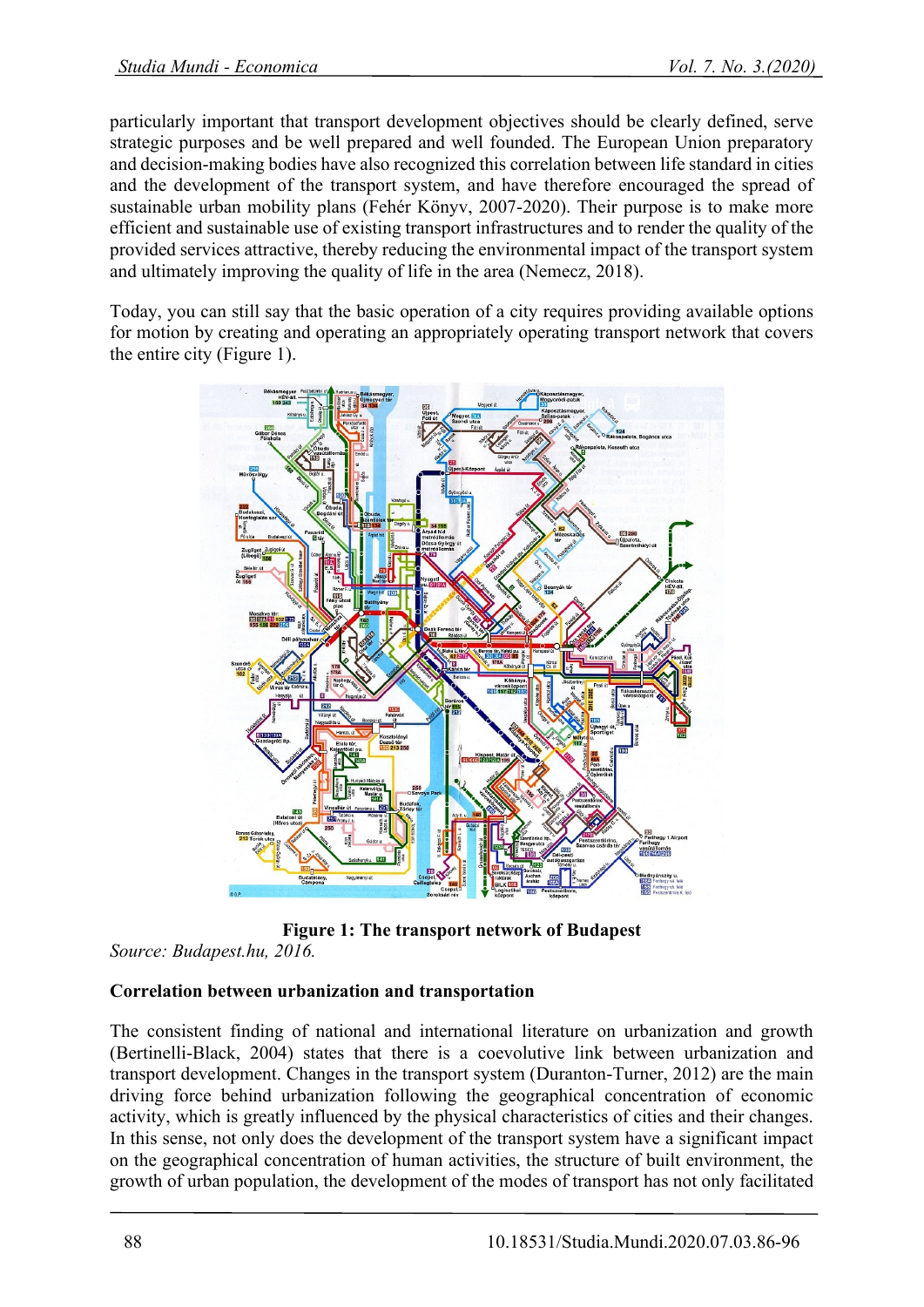the centralization of economic activities but expanded the city borders, too. For such reasons, the demand for transport services between city centres and suburbanising settlements surrounding the city has also increased (Yago, 1983).

Many authors believe that aspects describing urbanization and physical characteristics of cities, such as the age or size of the cities, are important determinants of urban transport systems. These have a significant impact on the demand for transport services in a given settlement, on the physical organization and pattern of settlements and on the applied modes of public transport and technologies (Buchanan et al, 2006).

Other authors also point out that the appearance, mode, content and system of the institutionalization of public transport and transport development policy have the strongest impact on the development of private and public transport. In this sense, not only the technological foundations and major organizations of the system should be analysed, but also the broader social embeddedness of urban transport systems, i.e. their interactions with the political, economic, technological, social and natural environment.

Furthermore, it is necessary to analyse the operating cost levels from the aspect of sustainability, as their possibility for optimization may affect service standards of the public transport.

## **The role of trams in Budapest (the city and the public transport)**

Over centuries, transport in Buda and Pest had been considered a private matter, and people were not particularly concerned about other opportunities for change of location. Then suddenly appeared a businessman, -–the ferryman –, who offered his rivercrossing services for some consideration, and who was followed by hired cars in the XVIII. Century. Omnibus could be actually regarded as the first element of true public transport in Pest, as it provided a community service between Liget and downtown cafes. The nearly 100-year-long prosperity of omnibus lines, launched in 1832, was influenced by the 1866 horse tramway actually.

At that time, public transport was a huge business in the capital, and nobody thought about the fact it may have any other social role. The first electric tram in 1887 quickly proved its incomparable advantage against the more expensive and slower horse tramway and omnibus. Horse tramways were able to survive until the end of the century, and omnibuses with some insignificant capacity until 1929. From the early 1900s on, trams began to prosper due to the evolution of a competitive environment. As we are considering a very profitable and popular service, it is no wonder that many wanted to take part. The competition was so fierce that indeed tram rails were installed at every available space (Figure 2).

It exceeded the short-term goals of business interests and became the basis for ambitious longterm ideas. Intentionally or not, trams altered the capital and became a defining factor for the next eighty years. Despite the fact that the statement is still true about tramlines being the most determinative factors of the capital's transport system to the extent that with their great capacity and extensive network they are everywhere, it is the underground that gained world-fame, giving grounds to the importance of metro transport in the field of public transport.

At the beginning of the  $20<sup>th</sup>$  century, the self-development of tram lines had escalated to a level that by 1918 their operation became deficit and was nationalized (Legát, 2018). In 1921, tram companies were wound up, and that allowed BKV's legal predecessor, Budapest Székesfővárosi Közlekedési Rt. (BSZKRT) to form. This period, called the Golden Age by many people, which lasted until 1968, when BKV was founded, coalesceded with the city's most difficult period.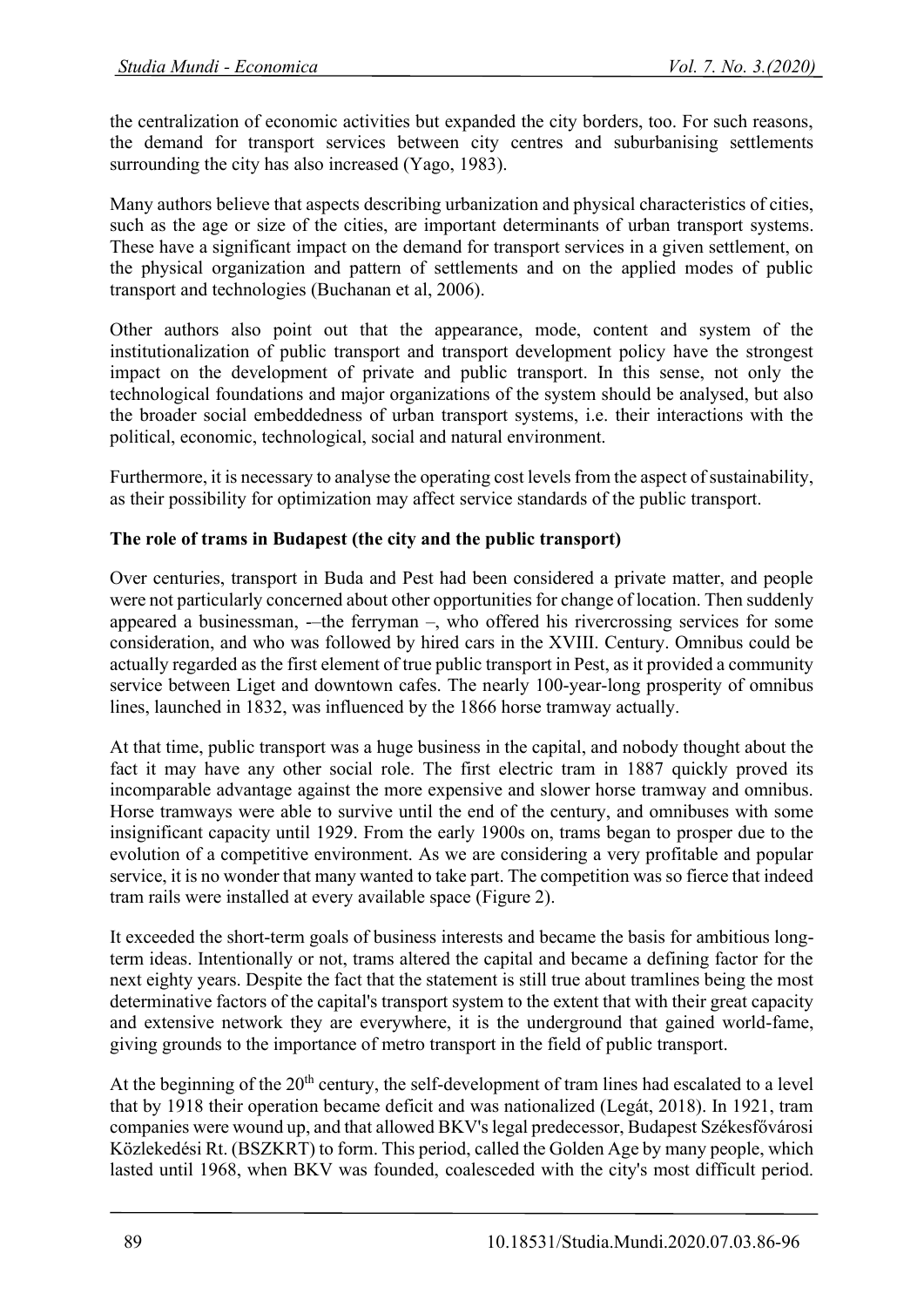The periods of World War II, reorganisation and change of regime clearly left their marks on the transport company, as well. During this period, the transport company and the capital merged and became one where roles – that could not be regarded basic tasks any longer – appeared in the company.



**Figure 2: The tram network of Budapest in 1915** *Source : villamosok.hu, 2018.*

It can be stated that from this period on, the city and transport became coevolutive and continued functioning as a social-technological system. It cannot be said that this relationship worked smoothly from that day on but the importance of the coexistence of urban development and transport development has certainly been recognized.

Cost-optimization and analysation of economic viability of the investments are inevitable parts of the operation, thus, the lack of them may result in situations like the deficit operation in 1918, which triggered nationalization.

## **Optimization of the availability of tram vehicles with regard to the daily schedules (study)**

BKV Zrt. performs its services in Budapest in the framework of a public service contract, ordered by BKK Zrt. Customer expectations of the service are high and the service provider's capabilities are usually taken into account. An order basically sets quantitative and qualitative requirements (low-floor construction, air conditioning...) against the service provider and ignores cost optimization goals.

BKV Zrt. currently operates eight different types of tram vehicles, under various direct place kilometre (ASK) costs (ranging from 2 Ft/ASK to 11.5 Ft/ASK) and two peak loads per day regarding the vehicle availability. During peak hours, approx. 78% of the vehicles are in traffic, and in other hours, this number decreases to 10% (night service).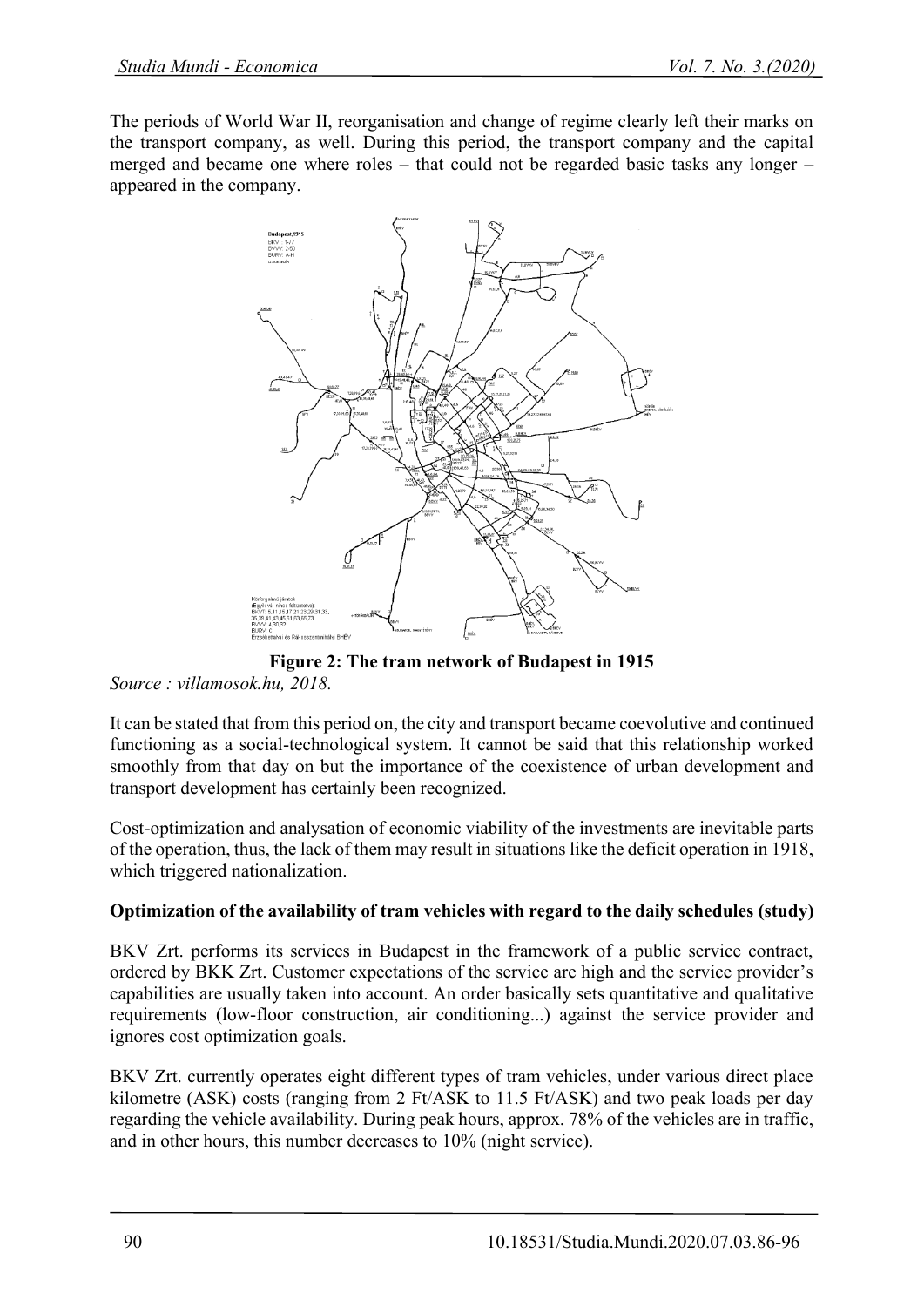As the utilization of the most economically efficient vehicles with low place kilometre costs are maximized during peak hours, it is possible to reduce costs by changing vehicles only during the hours with lower performance requirements. During the optimization process, I strive to keep operating costs at the lowest possible level and run low-cost vehicles in the first place, while also improving passenger comfort. In order to quantify the theoretical possibilities, I have examined the annual theoretical cost reduction possibilities using the current schedules. The analyses were based on the current (February 2020) availability targets for tram depots and vehicle types.

This study, being purely conceptual, does not discuss the necessary adjustments of the calculations for the rearrangements of extra service runs, for required infrastructure interventions, and for additional trainings.

Analysis of return on investment was carried out merely on limited quantity in order to be able to estimate the time interval.

I have studied the options for replacements of vehicle types by considering the following average operating cost data for 2018 (Table 1):

| <b>Type</b>      | <b>Average direct costs</b><br>(HUF/thousand<br>place kilometre) | <b>Statistical</b><br>place |
|------------------|------------------------------------------------------------------|-----------------------------|
| <b>ICS</b>       | 7,800.26                                                         | 180                         |
| KCSV7            | 10,247.75                                                        | 180                         |
|                  |                                                                  |                             |
| Tatra (T2/TK2)   | 11,559.94                                                        | $T2-TK2$ :                  |
| Tatra (T3/TK3)   |                                                                  | 180                         |
| K=upgraded       | 7.341.58                                                         | $T3-TK3$ :                  |
| $T3=3$ cars      |                                                                  | 270                         |
| TW6000-6100      | 8,760.32                                                         | 180                         |
| CAF <sub>5</sub> | 3,549.42                                                         | 180                         |
|                  |                                                                  |                             |
| <b>Combino</b>   | 5,086.03                                                         | 360                         |
| CAF9             | 2.028.20                                                         | 360                         |

## **Table 1: Average operating costs, 2018**

#### *Source Own, 2020*

With regard to operational restrictions on the vehicles and the capacity of trams, I have set up the following three conceptual groups:

- on Line 2 and Szabadság-híd, only ICS and KCSV7 are suitable for use in traffic,
- examining the other 180-seat vehicles, the cost of running CAF5, the upgraded Tatra (two linked tramcars) and TW is lower than the cost of the original Tatra (T2) vehicle,
- vehicles with the highest capacity can run on Lines 1 and 4-6, the operating cost of the CAF9 vehicle is almost the same as of the Combino tram.

Then, based on the above principles, I also examined how to reduce the mileage performance of trams that have higher operating cost while maintaining the timetable structure and the specified number of runs, and still provide the same intervals between services.

On weekdays, the mileage of certain vehicles running during daytime and in the evening hours can be replaced by trams with lower operating cost, operating only in the morning and afternoon peak hours and finishing relatively early in the evening: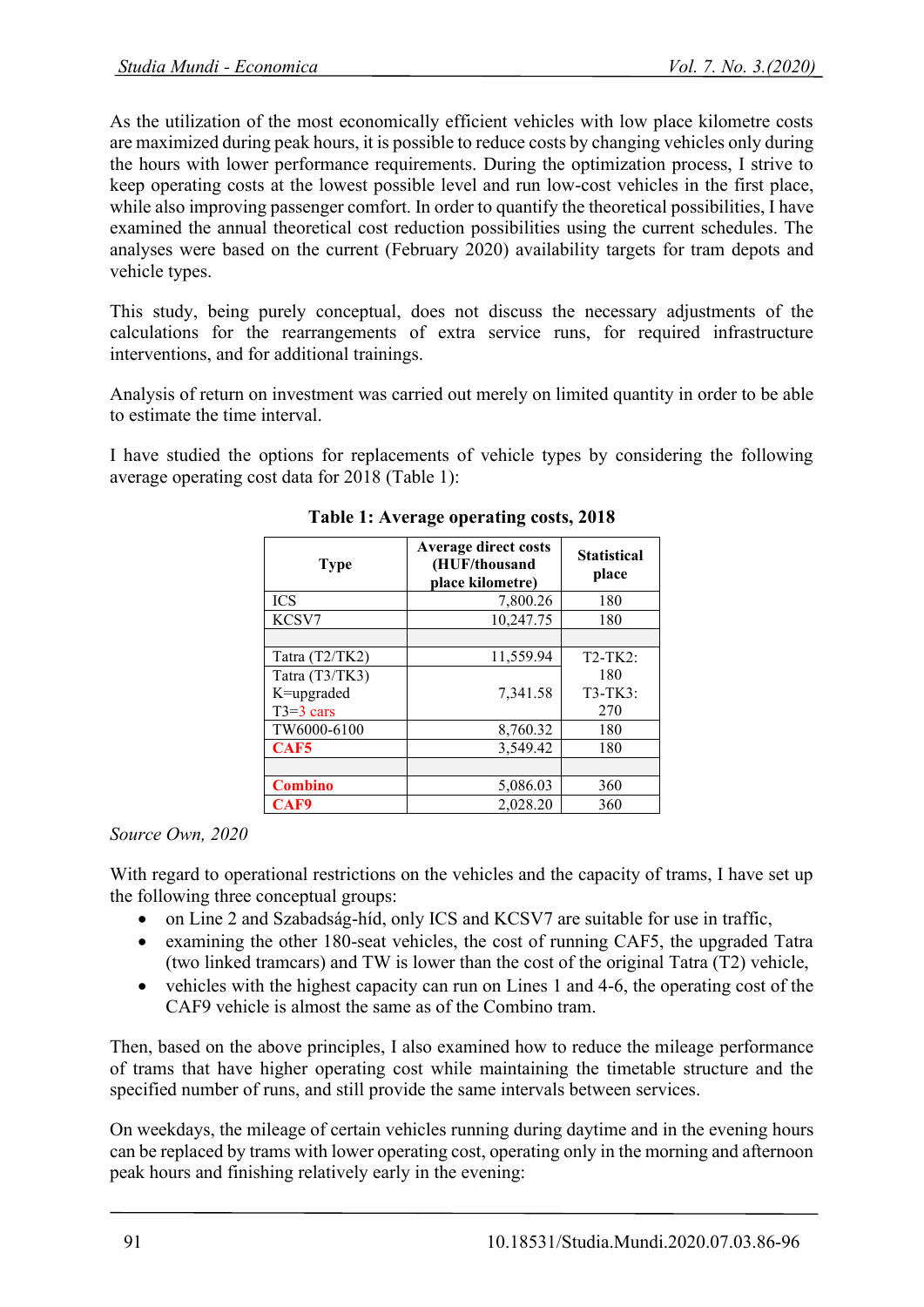- ICS vehicles on Line 19 running only in peak hours can be rerouted to Line 2 during the day and in the evening,
- CAF trams on Lines 1, 3, 17 and 19, that currently operate only in peak hours, can be operated throughout the day,
- Combino vehicles that run only in peak hours on Line 4-6 can be rerouted to Line 1 during the daytime and late evening,
- on Line 1, the mileage performance of the upgraded Tatra trams can be increased and that of the original Tatra vehicles decreased,
- on Line 28-28A, TW6000 vehicles can be used instead of the traditional Tatra trams after the morning peak.

The following table (Table 2) shows how many runs on each Line can be performed by trams with lower operating cost, based on the above statements:

| <b>Relation</b> | <b>Type</b>                     | Replaceable<br>number of<br>services |
|-----------------|---------------------------------|--------------------------------------|
|                 | <b>CAF9</b> instead of Tatra    |                                      |
|                 | <b>Combino</b> instead of Tatra | 33                                   |
|                 | TK3 instead T3                  | 39                                   |
|                 | In total                        | 83                                   |
| $\mathfrak{D}$  | ICS instead of KCSV7            | 78                                   |
| 3               | CAF5 instead of TW6             | 14                                   |
| 17              | <b>CAF5</b> instead of Tatra    | 15                                   |
| $28 - 28A$      | TW6 instead of Tatra            | 51                                   |
| In total        |                                 | 241                                  |

#### **Table 2: Replaceable number of services**

*Source Own, 2020.*

The proposed changes have been used to calculate the theoretical impacts of the possible changes on the use of costs. It is important to note that several other factors can affect actual costs, so the values in this aspect are illustrative only!

The cost data in the table are calculated based on the actual place kilometre costs and the variable costs and expenses recognized directly in the operation and maintenance of the tram vehicles in Year 2019.

The followings were considered in the calculation:

- as the cost data for CAF5 and CAF9 vehicle types in previous periods are incomplete, I applied the cost data of COMBINO trams for these types,
- in order to avoid the distorting effect of the general repair costs listed in the cost of T5C5 vehicles, I applied the T5C5K unit specific cost data for both types of the Tatra trams in the calculation,
- due to the significant cost of ICS tram repairs that are expected in the near future, I have not taken into account replacement of ICS and KCSV vehicles , as repair costs are expected to significantly increase the unit cost of ICS trams, eliminating the current difference in unit costs between the two types.

The table below (Table 3) summarizes the changes in the daily performance per vehicle type due to such modifications and their impact on the use of costs: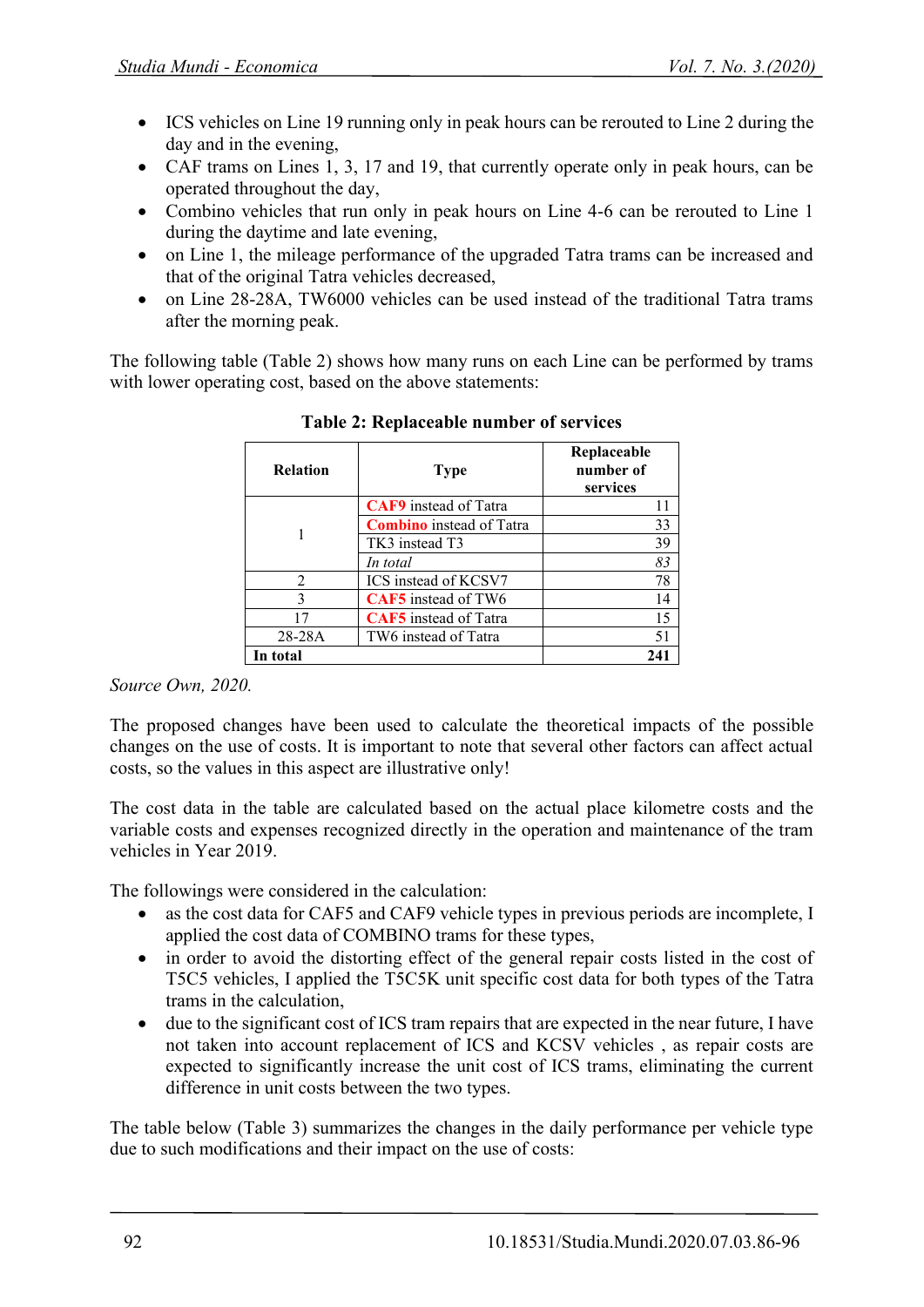| <b>Type</b>                                  | Replaceable<br>km | Replaceable<br>statistical<br>place<br>kilometre | <b>Amount that</b><br>could be saved<br>(Ft/place)<br>kilometre) | <b>Costs that could</b><br>be saved<br>(thousand Ft) |
|----------------------------------------------|-------------------|--------------------------------------------------|------------------------------------------------------------------|------------------------------------------------------|
| ICS instead of KCSV7                         | 464               | 83,559                                           | 0.000                                                            |                                                      |
| TK3 instead of T3                            | 702               | 189,651                                          | 0.000                                                            |                                                      |
| TW6 instead of T2                            | 509               | 91,571                                           | 0.000                                                            |                                                      |
| CAF5 instead of Tatra and<br>TW <sub>6</sub> | 405               | 72,927                                           | 0.905                                                            | 66.0                                                 |
| <b>CAF9</b> instead of Tatra                 | 198               | 71,322                                           | 0.905                                                            | 64.5                                                 |
| <b>Combino</b> instead of Tatra              | 594               | 213,965                                          | 0.905                                                            | 193.6                                                |
| In total                                     | 2,873             | 722,993                                          |                                                                  | 324.1                                                |

**Table 3: Performance changes and their impact on the use of costs**

*Source Own, 2020*

The additional place capacity on weekdays due to the above changes would be 71,322 place kilometre (if the CAF9 and Combino trams run on Line 1 instead of the Tatra), the excess service performance due to remise runs and line modifications would be 715 km per day.

On weekdays, the theoretical cost saving effect of vehicle rearrangements is approx. *325,000 HUF/day*, which could result in approx. *80,000,000 HUF/year.*

If I continue the train of thought and examine the possibility of cost saving in case all the vehicles with high place km data in Table 3 (including the ones in the first three lines) could be replaced as an investment for new, low-cost vehicles: in this case, the effects of replacement calculated for one day performance is summarized here below, by Table 4:

| <b>Type</b>                                     | Replaceable<br>km | Replaceable<br>statistic place<br>km | <b>Theoretically saveable</b><br>place km cost<br>(HUF/place km) | <b>Theoretically</b><br>saveable cost<br>(thousand<br>HUF) |
|-------------------------------------------------|-------------------|--------------------------------------|------------------------------------------------------------------|------------------------------------------------------------|
| $CAF5$ – replacing KCSV7                        | 464               | 83 559                               | 3,420                                                            | 285,8                                                      |
| $CAF5$ – replacing T3                           | 702               | 189 651                              | 0,905                                                            | 171,6                                                      |
| $CAF5$ – replacing T2                           | 509               | 91 571                               | 0,905                                                            | 82,9                                                       |
| $CAF5$ – replacing Tatra and<br>TW <sub>6</sub> | 405               | 72927                                | 0,905                                                            | 66,0                                                       |
| $CAF9$ – replacing Tatra                        | 198               | 71 322                               | 0,905                                                            | 64,5                                                       |
| <b>Combino</b> – replacing Tatra                | 594               | 213 965                              | 0,905                                                            | 193,6                                                      |
| <b>Total</b>                                    | 2873              | 722 993                              |                                                                  | 864,4                                                      |

**Table 4: The effects of replacement for new low-cost vehicles**

*Source: Own, 2020.*

During the examined weekday vehicle availability approximately HUF *865,000* could be saved if all the concerned vehicles were replaced by new ones (this means the replacement of a further stock of 11 vehicles for new ones, from investment).

The new vehicles will extend the number of the possible vehicle replacements on weekends, too. The runs, replaced this way, are summarized by Table 5: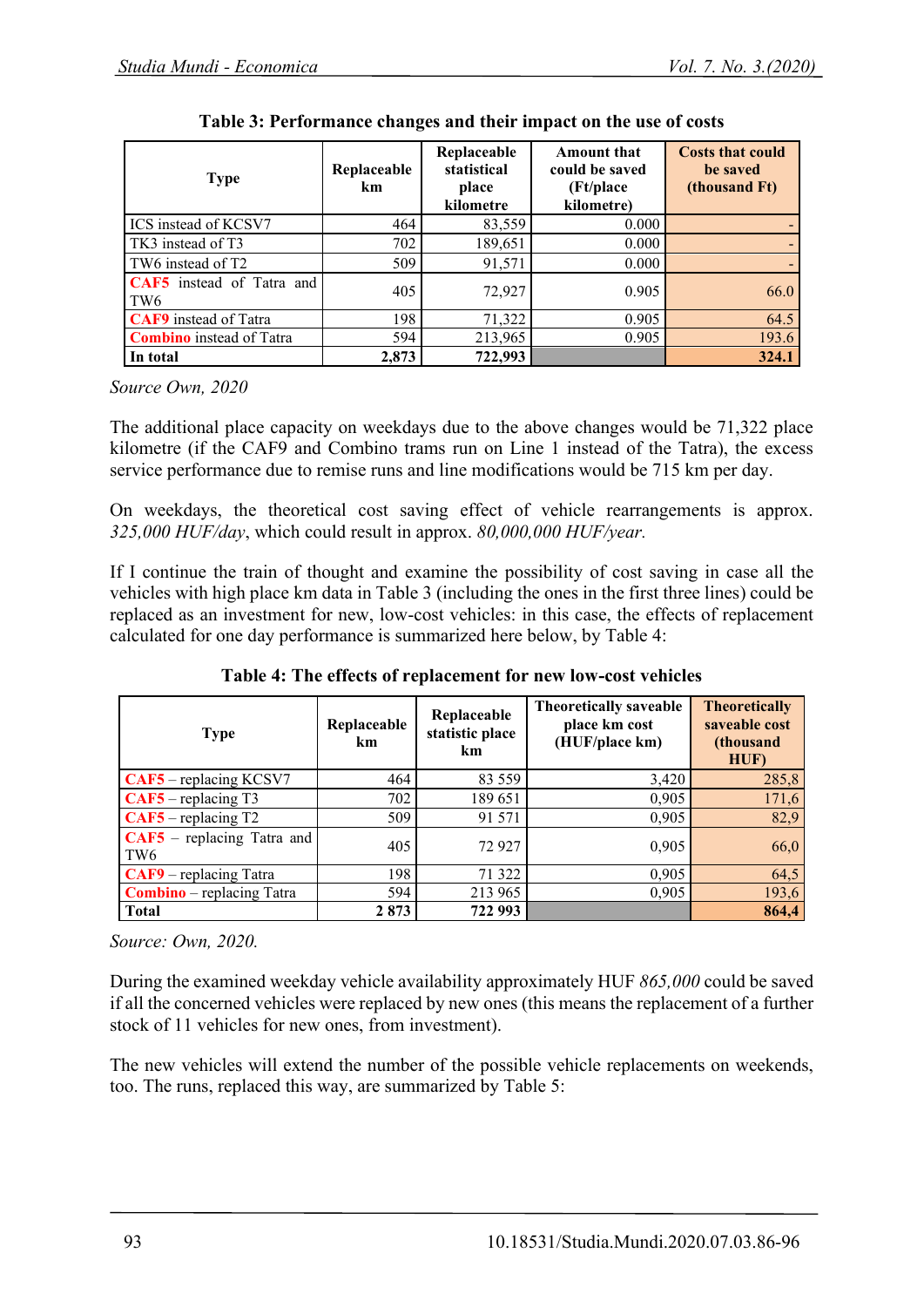| <b>Tramline</b> | <b>Type</b>            | <b>Number</b><br>of runs<br>to be<br>replaced | <b>Statistical</b><br>place km<br>to be<br>replaced | <b>Theoretically</b><br>saved cost for<br>place km<br>(HUF/place km) | <b>Theoretically</b><br>saveable costs<br>(thousand<br>HUF) |
|-----------------|------------------------|-----------------------------------------------|-----------------------------------------------------|----------------------------------------------------------------------|-------------------------------------------------------------|
|                 | T3 replaced by CAF9    | 65                                            | 1 545 484                                           | 0,905                                                                | 1 3 9 8 , 7                                                 |
| $\overline{2}$  | KCSV7 replaced by CAF5 | 364                                           | 279 528                                             | 3,420                                                                | 956,0                                                       |
| 28-28A          | Tatra replaced by CAF5 | 199                                           | 344 608                                             | 0,905                                                                | 311,9                                                       |
| 37A             | Tatra replaced by CAF5 | 154                                           | 163 225                                             | 0,905                                                                | 147,7                                                       |
| <b>Total</b>    |                        | 782                                           | 2 3 3 2 8 4 6                                       |                                                                      | 2 814,3                                                     |

|  |  | Table 5: Possible vehicle replacement on weekends |  |
|--|--|---------------------------------------------------|--|
|  |  |                                                   |  |

*Source: Own, 2020.* 

During a weekend service appr. HUF *2,814,000*/day can be achieved if all the 11 vehicles are replaced.

Table 6 shows the cost-saving possibilities on annual basis:

| Period:                       | Number of days | Calculated saving per<br>day<br>(thousand HUF/day) | <b>Total saving</b><br>(thousand HUF) |
|-------------------------------|----------------|----------------------------------------------------|---------------------------------------|
| Weekdays:                     | 250            | 864.4                                              | 216 100                               |
| Weekends and bank<br>holidays | 115            | 1415,6                                             | 323 645                               |
| Annual total                  | 365            |                                                    | 539 745                               |

**Table 6: Cost-saving possibilities**

*Source: Own, 2020.*

On annual level, totally HUF 539,745,000 can be saved by vehicle replacements detailed as above.

It is important to state that this calculation does not consider the present limitations of the infrastructure network, nor any occasionally emerging infrastructure expenses.

In order to facilitate the above described daytime replacements by new vehicles acquisition of 11 units of new vehicles (CAF5 or equivalent) is necessary, as the replacements are partly feasible by the presently available up-to-date low floor vehicles.

Estimated purchase price of the 11 new vehicles: HUF 7,150,000,000.

The payback time of the investment with simplified calculation:

Acquisition value Expected saving  $= Payback time (year)$ 7 150.0  $\frac{539.7 \text{ million HUF}}{539.7 \text{ million HUF}} = 13,2 \text{ (year)}$ 

Several influencing factors were not taken into consideration during the calculation of the simplified payback time. Concerning costs, among others, I did not take into account the time values of the cash flows, the incomes from the sale of the scrapped vehicles, the interests on the possible investment loans and the percentage changes in price level. The purpose of defining a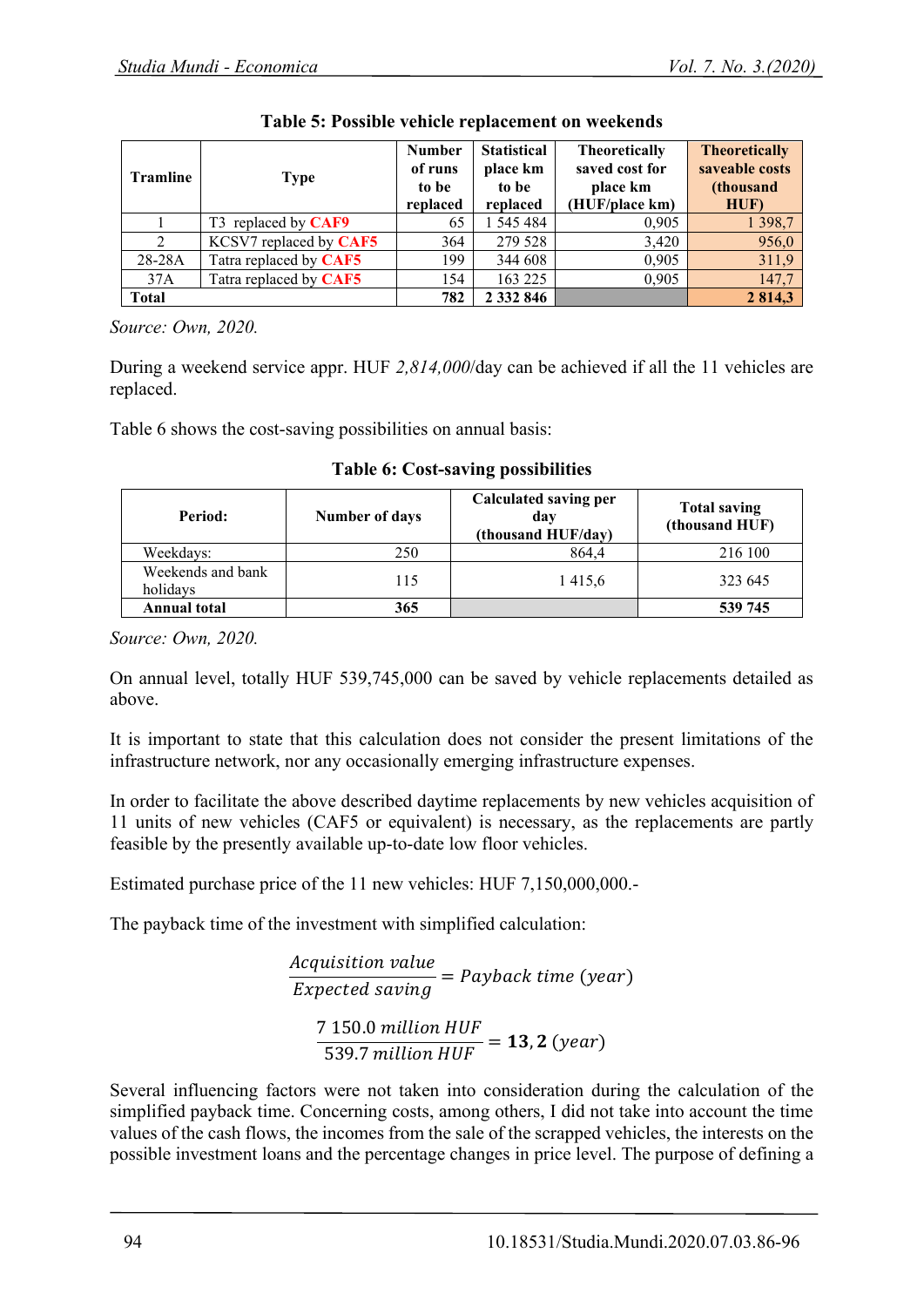theoretical method was to quantify a rough estimation that could be the basis for developing a detailed model for the entire fleet.

## **Summary**

Transportation provides the essential service background of the engine that operates the economy and the society. Its role is to create mobility for individuals, goods and services. Reaching higher standards is ultimately about promoting economic development and balancing territorial disparities. Its development may result in substantial regional development, as its contribution to GDP is also significant. The European Union decision-making bodies have also recognized this correlation between life standard in cities and the development of the transport system, and have therefore encouraged the preparation of sustainable urban mobility plans. Their purpose is to make more efficient and sustainable use of existing transport infrastructures and to render the quality of the provided services attractive, thereby reducing the environmental impact of the transport system and ultimately improving the quality of life in the area concerned.

Today, urban transport is no longer just a service for mobilizing the population, but also a decisive factor in social, economic, political, cultural and ecological terms. It also indirectly contributes to the inhabitability of cities through available, accessible, reliable, affordable, fast and exact, safe, convenient, environmentally and user-friendly transport services.

It can be reasonably concluded that there is a coevolutive link between cities and transportation.

The key driver of the urbanization, evolving due to the geographic concentration and coordination of economic and social activities, is the changes of the transport system. However, physical characteristics of the cities and their changes have a great impact on the development of the transport system. The two terms can also be interpreted both as mutually supportive and inhibiting factors. Public transport development and regional development must always be in accord unless you want to find fault-lines in urban development. Considering these aspects on the long run serves the creation of a better economic, social and spatial structure at the settlement concerned, thereby improving living standards.

Due to their good environmental impacts, favouring urban rail networks is clearly targeted in urban planning today. With regard to the availability and the schedules, concerning the increased and changing performance requirements, companies that operate electric urban railways seek optimization opportunities primarily in order to reduce expenses. The tram transport service provided by BKV Zrt. is performed according to the city's order, based on quantitative and qualitative parameters. The cost optimization option under this study seeks to reveal potential savings while implementing the daily schedule.

Rearranging the daily availability of the tram vehicles, which operate on different cost levels, and the well-designed investments open the door to reduction of operational costs. The theoretical possibility and its model-like analysis shows that by organisational and investment activities as much as several hundred million HUF can be saved annually.

## **References:**

- 1. Beluszky P. (1973): Adalékok a magyar településhierarchia változásaihoz 1900–1970. – Földrajzi Értesítő, Vol.22. No.1., 121–142. p.
- 2. Bertinelli L. and Black D. (2004), "Urbanization and growth", Journal of Urban Economics 56 (2004) 80–96.